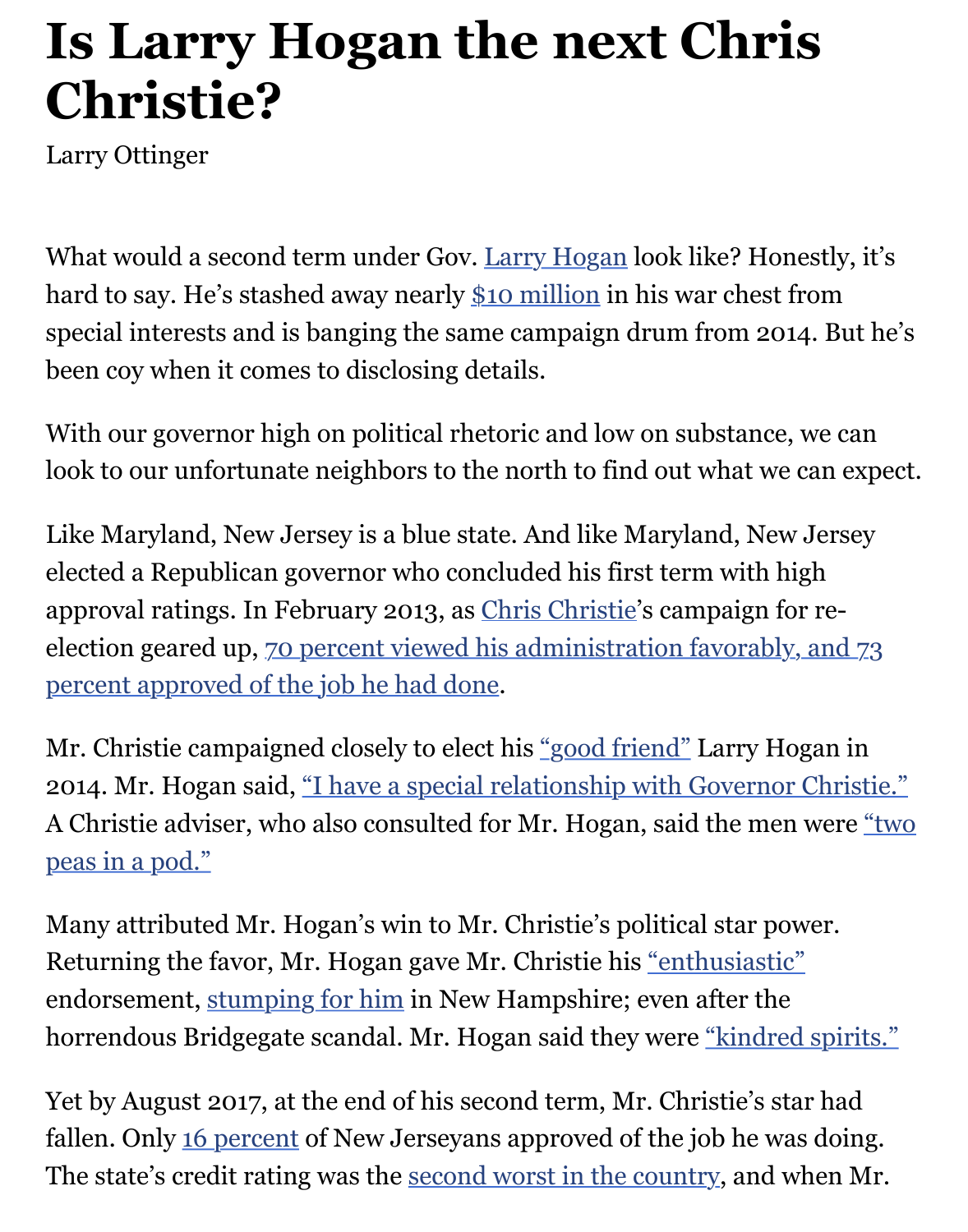ensnared by the false promises and belligerent bravado of a "kindred" Republican governor? It's hard not to draw that parallel when you look how closely aligned Messrs. Christie and Hogan are.

Take K-12 education, for example. In August 2010, Chris Christie dec war on his state's largest teachers union. His hubris cost the state \$400 million in federal grants. During his presidential run in 2015, he doul down his schoolyard tactics, saying a national teachers union deserve "punch in the face."

Year after year, Mr. Christie starved and sought to privatize the state' schools. Over his eight-year tenure, state aid to schools increased a pi percent. Not nearly enough to cover inflation and rapid school system

Maryland's schools under Mr. Hogan haven't fared any better. In 2016 once again underfunding public schools, Mr. Hoga[n faced g](https://thinkprogress.org/christie-worked-for-firm-that-represented-for-profit-schools-now-pushing-for-school-privatization-ce0fd3635331/)rowing criticism from educators across the state. Taking a page from the Christie playl Mr. Hogan responded by calling teachers unions "thugs."

In 2017 alone, he cut \$20 million from after-school and summer prog college-readiness scholarships and programs to increase teacher reter Mr. Hogan robbed the Education Trust Fund of \$1.4 billion, all while underfunding schools by  $$2.9$  billion annually. A[nd to top](https://www.washingtonpost.com/local/md-politics/hogan-calls-teachers-union-officials-thugs-on-social-facebook/2016/08/06/16c6adce-5c03-11e6-9aee-8075993d73a2_story.html?utm_term=.50f7a6fdb0c3) it off ideologie in 2017 he hosted Ed[ucation Secr](https://www.marylandeducators.org/hot-issues/school-funding)etary Betsy DeVos to tout their share privatization schemes for Maryland.

On paid sick leave, Maryland's General Assembl[y had to ove](https://www.marylandeducators.org/hot-issues/school-funding)rride Mr. veto of a bill entitling wo[rkers to earn](https://www.marylandeducators.org/hot-issues/school-funding) up to five days of sick pay a year. no-brainer will benefit as many as 700,000 Marylanders.